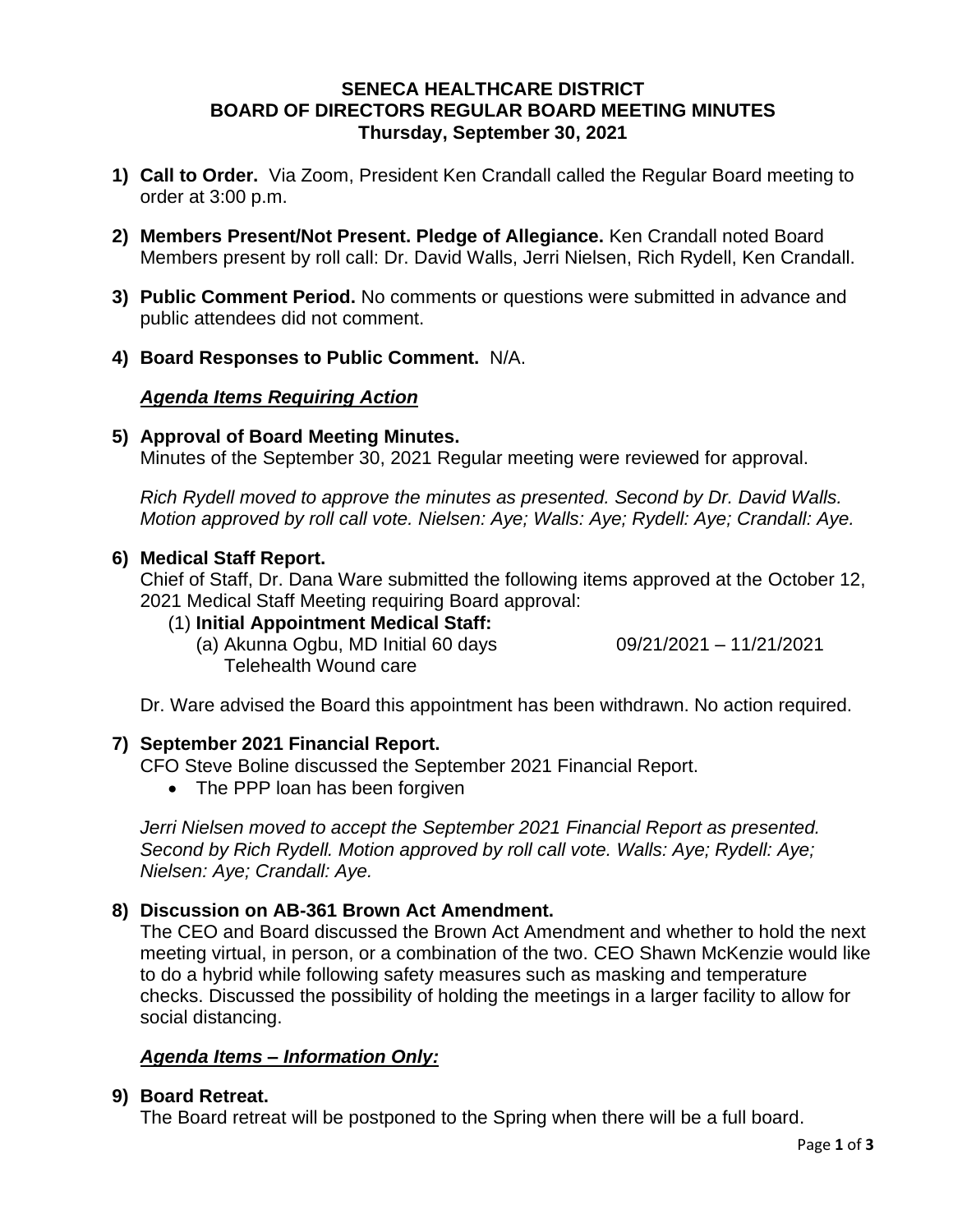# **10)Board Vacancy Discussion.**

Kristen Montgomery has submitted a letter of resignation from the Board of Directors. The Board Clerk will post a Special Vacancy Notice. SHD will collect letters of interest for the vacancy. The Board will make an appointment to fill the vacancy created, and the individual will hold office until the next uniform district election. The appointment will be made at the next regularly scheduled meeting on December 2, 2021.

#### **11)Healthcare Resource Group**

Steve Boline discussed the September 2021 Summary Report submitted by HRG.

#### **12)Strategic Planning Committee Update.**

CEO Shawn McKenzie gave an update on the New Critical Access Hospital and the Existing Facility Upgrades.

### **A) New CAH Facility –**

- Land Due Diligence-LAFCo application and Wildwood easement in process. Required Neighbors Meeting is being scheduled.
- Project Budget-RFP for Public Funding Consultant released.
- Public Awareness and Promotion-New Build Campaign announced at the Chamber Town Hall. Renderings shown and will be going up throughout the community. More promotional information will be going out soon.

### **B) Existing Facilities Upgrades –**

• Shawn gave updates on all existing facility upgrades as shown in strategic planning report.

### **13)CEO Report.**

Chief Executive Officer, Shawn McKenzie discussed the following:

### **A) Dixie Fire Long Term Recovery Group (LTRG)–**

• Shawn will serve in a volunteer position as the executive for the Lake Almanor Basin for the LTRG.

### **B) Physician and Mid-Level Recruitment –**

• Continuing with recruitment process.

### **C) Information Technology –**

- IT Infrastructure Assessment TK is moving forward in implementing Cerner.
- IT Business Continuity Seneca has activated a cloud based back up called "Digital Umbrella".
- Cerner Community Works Project Anticipate official project start date in February 2022.
- Seneca Wide Area Network (WAN) Shawn has met with Representative LaMalfa and discussed the need to have access to high-speed internet options for the entire basin. This would help not only the hospital, but the entire community including schools and businesses.

### **D) Operations –**

- Lake Almanor Clinic-Director of Operations This is a very important hire for Seneca and we have received many resumes from highly qualified candidates.
- Negative Pressure-Isolation We have purchased 2 Aerobiotix High Air Exchangers needed for COVID patients for isolation precautions.

### **E) Marketing and Public Relations –**

Chelssa Outland gave an update on all the marketing and public relations projects.